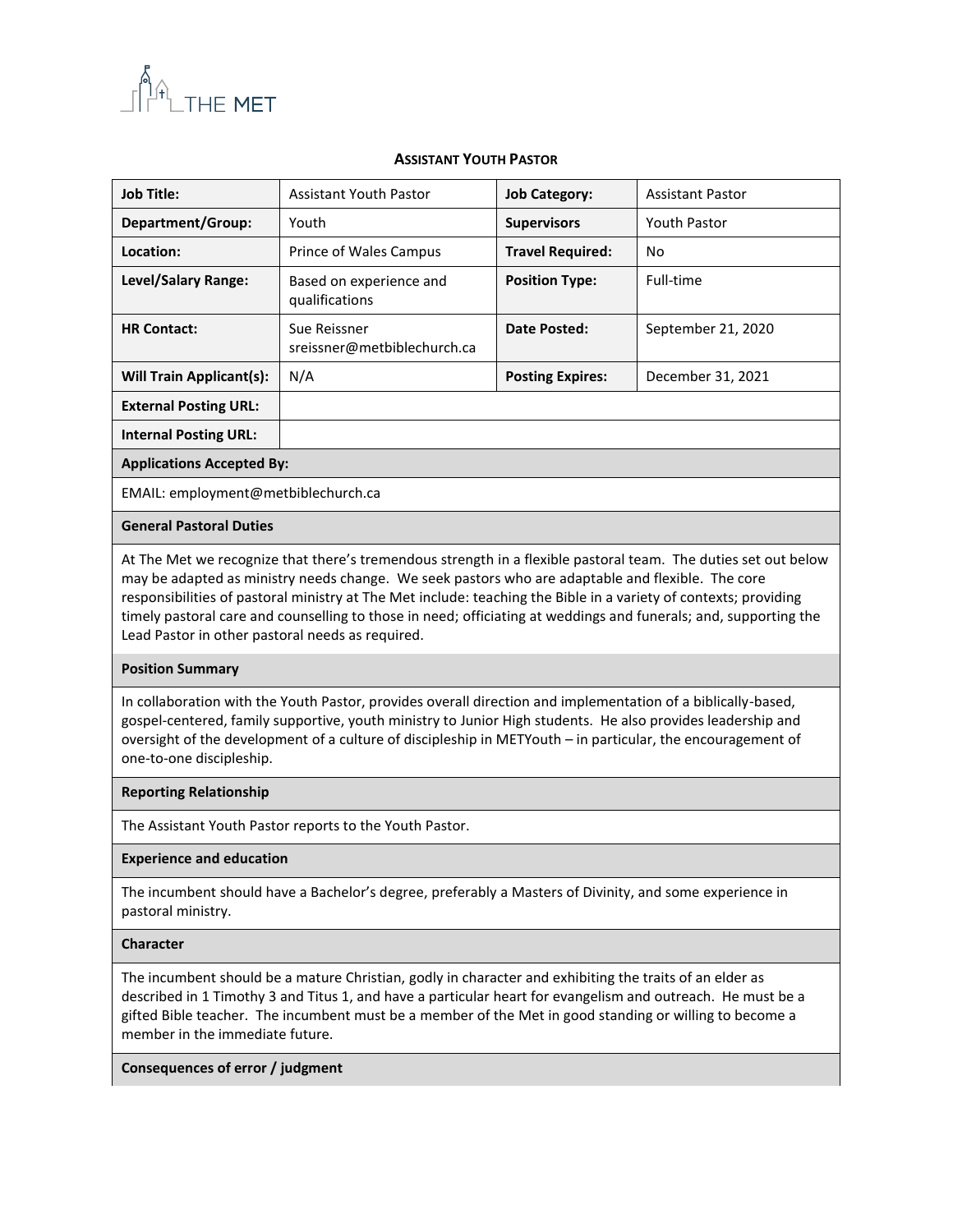The Assistant Youth Pastor is a key part of the successful functioning of this large ministry serving The Met community. The consequences of errors or inappropriate judgment exercised by the Pastor would reduce the effectiveness of The Met leadership, and could harm the relationship between The Met congregants and the senior leadership at The Met.

#### **Leadership Core Values**

- Godly servant leadership and commitment to The Met mission is an essential ingredient of a healthy, effective Met ministry;
- The Word of God is the ultimate source of authority and its truth is essential for the transformation of lives, and therefore, clear, compelling and creative teaching is essential; and,
- Life transformation only occurs in the context of biblical community.

### **Essential Giftings**

Communicates biblical truth faithfully in innovative and engaging ways; is motivated to engaging people to serve The Met and beyond through a strong track record in evangelism and discipleship; is effective in engaging, equipping and encouraging volunteers; is an effective planner and communicator; delegates wisely, entrusting to others while maintaining overall responsibility; is adaptable to lead in other pastoral areas as required; and organizes the ministry effectively and consistently with The Met's mission, vision and values.

### **Relational Style**

Relates very well to all students, is an active listener, sensitive and responsive to the student needs, works well with parents, students and volunteers, is a good team player that is aligned with The Met mission and is adaptable and aligned to the priorities of the Pastoral Executive Team.

#### **Job Description**

# **ROLE AND RESPONSIBILITIES**

**Ministry Strategy and Planning:** Develops and maintains an overall strategy and plan for Junior High ministry in collaboration with the Student Ministries strategy and plan that fits The Met mission (To glorify God by making disciples of Jesus Christ, together **engaging** people with the gospel, **establishing** believers in the gospel and **equipping** servants of the gospel, in our nation's capital and the nations of the world):

*(10% of time)* 

- Reviews and understands The Met's mission as it applies to Junior High Ministry;
- Plans focus on discipleship and evangelism for Junior High students;
- Discerns current Junior High ministry issues and trends in The Met and beyond;
- Finds success in Junior High Ministry outside The Met and applies to The Met;
- Consults academic and ministry resources to integrate demonstrated strategies for youth ministry;
- Engages METYouth staff, other ministry staff, and volunteers in the planning process; and,
- Develops strategic plans, annual ministry plans and annual philosophy of ministry plans; reports regular on adherence to these tools; and,
- Communicates plans to Met ministry staff and encourages participation.

**Teaching:** Responsible for the teaching of God's Word to Junior High school students that is geared to accomplish the purposes and goals of the Junior High school ministry: *(40% of time)*

- Devotes himself to prayer and ministry of the Word;
- Serves as the primary teacher for Junior High youth at The Met;
- Applies God's Word to current events and youth trends;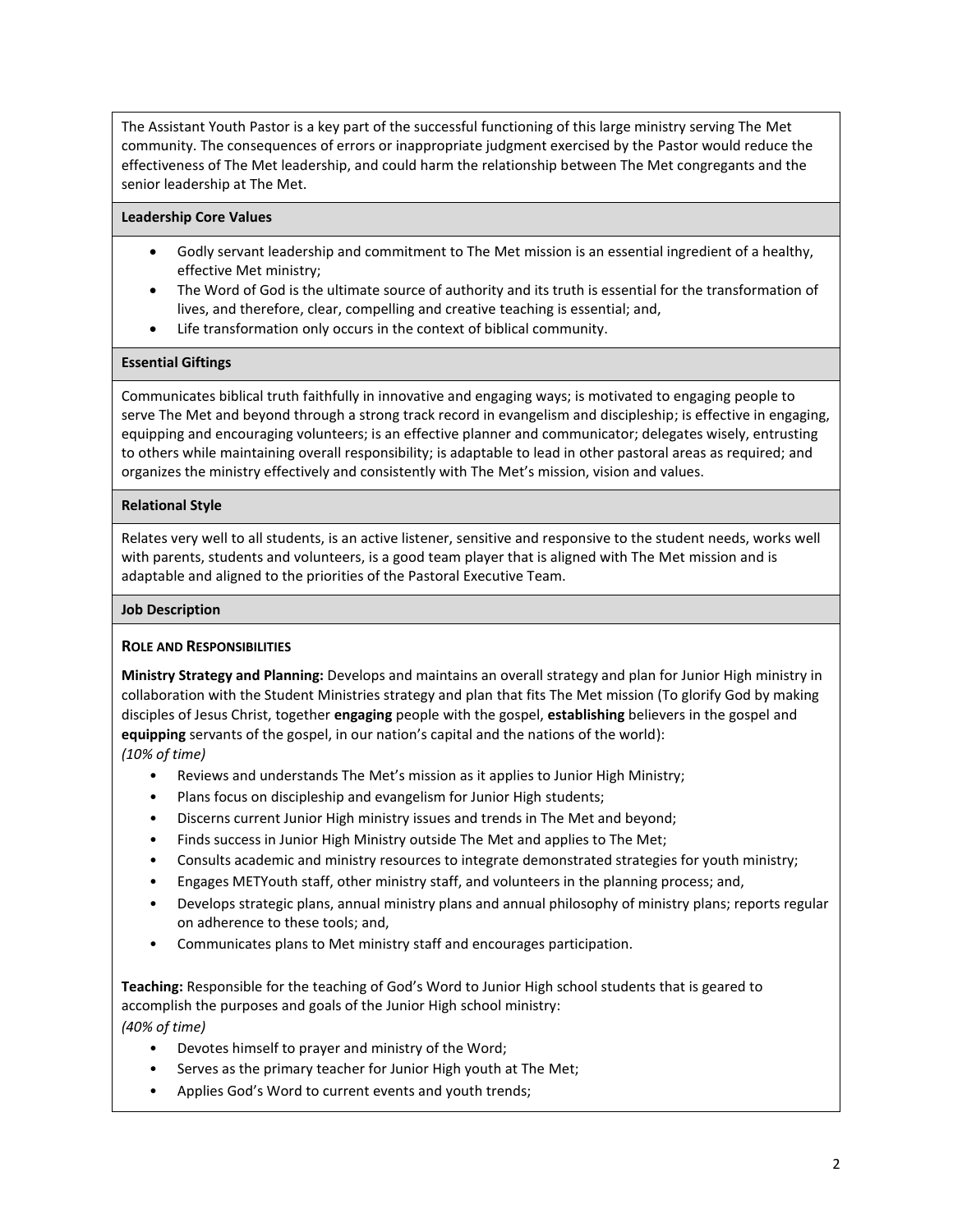- Provides regular teaching series on discipleship and evangelism;
- Reviews teaching plans to ensure solid biblical content consistent with the faith statement of The Met;
- Oversees, equips, trains, provides feedback to other capable teachers who can communicate effectively with Youth;
- Develops a teaching plan that dovetails the overall plans and strategies of The Met; and,
- Incorporates regular worship into teaching sessions.

**Recruitment, Discipleship and Training:** Recruits, disciples and oversees a team to assist and lead junior high ministries:

*(20% of time)*

- Recruits and disciples a team of volunteers who will be disciplemakers;
- Ensures compliance for all volunteers with The Met's Plan to Protect Policy;
- Consistently solicits input from staff for possible Youth Mentors;
- Regularly engages, encourages, and equips volunteers;
- Conducts regular training programs for all leaders, Youth Mentors to ensure the ministry's objectives are being followed, and policies adhered to; and,
- Equips Youth Mentors to handle God's Word accurately.

**Parental Engagement and Communication:** Supports parents through regular, effective and engaging communication to better assist them in their raising young people:

*(15% of time)*

- Ensures youth programs are family-supportive and not divisive between youth and parents;
- Establishes and builds effective relationships with all youth and their parents;
- Communicates regularly and effectively with parents via social media and other forms; and,
- Provides teaching that strengthens and encourages family relationships and dialogue

**Leadership Development:** Develops personal leadership skills, consistently seeks opportunities to develop student leaders, and acts upon a personal ministry growth plan. Junior High ministry leadership skills are developed both at The Met and abroad through various means:

*(15% of time)*

- Guides sponsors and mentors through performance measurement tools and provides ongoing feedback;
- May lead short term missions trips with the intentional goal of developing student leaders;
- Creates a personal ministry development plan to enhance ministry performance through engagement with ministry partners outside The Met; and,
- Participates in, teaches at, ministry-centric conferences.

There are expected to be other related duties for the Assistant Pastor, Youth:

- Is an active participant in the ministry staff discussions;
- Participates in ministry staff and all-staff meetings, and prayer meetings;
- Fulfills the professional development requirements;
- Participates in the performance review process, including peer evaluation, self-evaluation and annual review sessions;
- Develops personal goals with the Youth Pastor and Lead Pastor to enhance ministry performance; and,
- Completes reporting requirements in a thorough and timely manner.